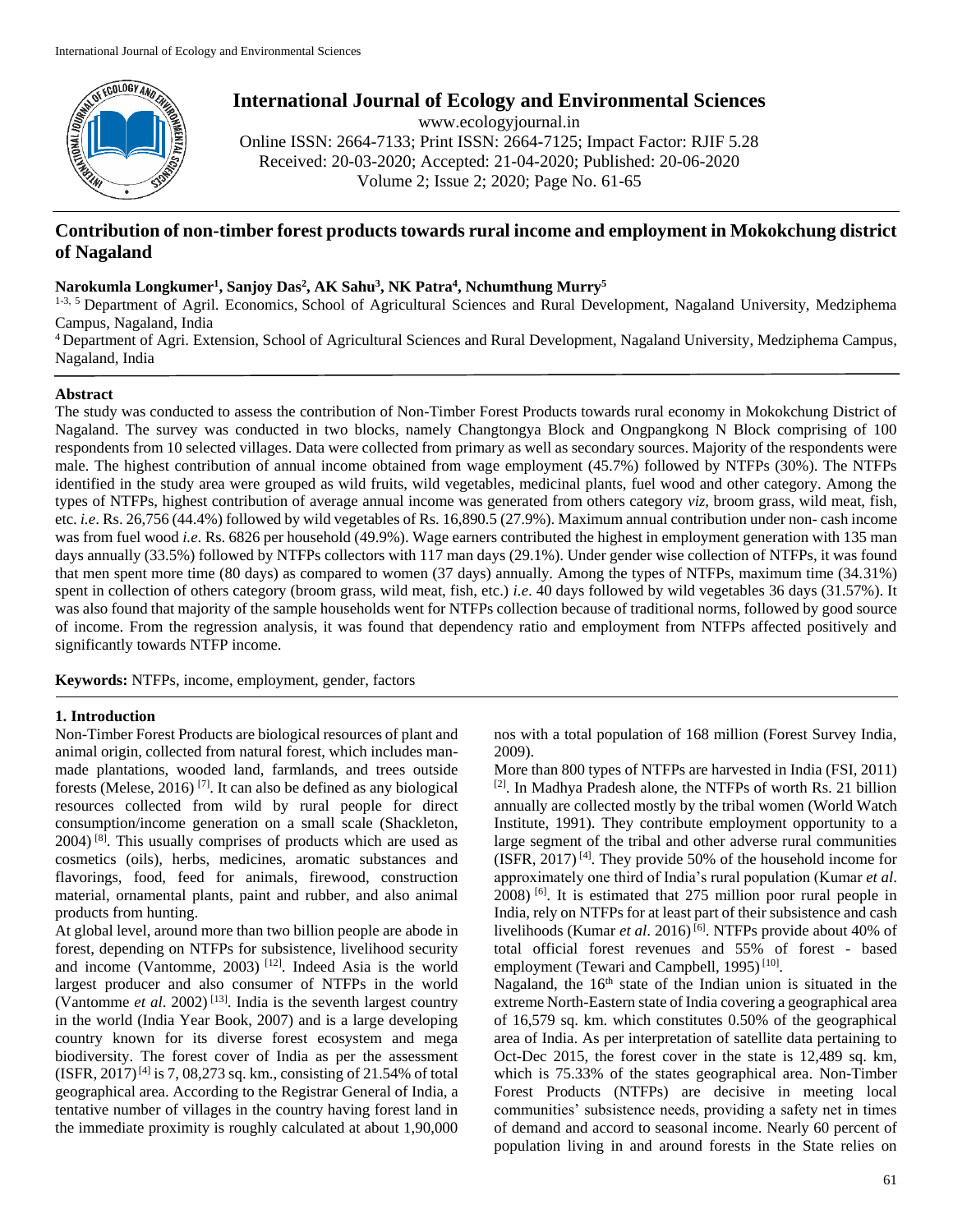NTFPs as a critical component for their sustenance. Since NTFPs includes a large variety of seasonal products, returns are regular and quite continual. In addition to maintenance of incomegenerating potential, NTFPs also supply food security to large low-income populations (Nagaland state action plan on climate change, 2012).

According to Department of Environment Forest and Climate change, Government of Nagaland, Zunheboto district have the highest availability of revenues from NTFPs in the year 2016-17 followed by Dimapur. It also reported that there are about 53 important NTFPs species found and used extensively in Nagaland. Forest has always been intrinsically linked to the economy of the Nagas. There is large scope for development of NTFPs in Nagaland. The raw materials are available in plenty but the exploitation is minimum due to non- accessibility of market outlet and remoteness of the location. The study was conducted in Mokokchung District of Nagaland to study the status of contribution of NTFPs towards rural income in Nagaland, specific objective was to assess the contribution of NTFPs towards rural income and employment.

#### **2. Materials and methods**

The study is explanatory in nature which consists of both quantitative and descriptive type of research. The research study was conducted in Mokokchung District of Nagaland. Out of 6 R.D. Blocks in the district, two blocks namely, Changtongya block and Ongpangkong N block were chosen purposively for the study. From each village 10 respondents were purposively sampled which resulted to a total of 100 respondents from 10 villages. Data were collected from primary as well as secondary sources. The primary data were obtained from the sample households by using well-structured questionnaire/schedules and personal interview. It consists of socio-economic characteristics of the households, details of NTFPs, composition of income and employment from agri., NTFPs, allied activities, wage, etc. Secondary data were collected from secondary sources such as Department of Environment Forest and Climate change (Government of Nagaland), textbooks, journals, handbooks, articles, Statistical Handbook of Nagaland, etc. In addition to simple percentage analysis, mean, standard deviation, coefficient of variation, t statistics and multiple linear regression analysis were used in order to get valid conclusions.

Multiple linear regression analysis was applied to identify the factors influencing on contribution of income from NTFPs. The following type of model was used in the study

Y= a+  $\sum_{i=1}^{n} b i X i + e$ 

Where,

 $Y =$  Annual income from NTFPs (Rs /yr)

 $a = Constant$  or intercept

 $bi = Regression coefficients$ 

 $X_1$ = Size of the family (numbers)

 $X_2$  = Adult literacy (percentage of educated adult members in the family)

 $X_3$  = Dependency ratio (percentage of dependents in the family)

 $X_4$  = Annual income from agriculture (Rs /yr)

 $X_5$  = Annual income from allied activities (Rs /yr)

 $X_6$  = Annual income from wage employment (Rs /yr)

 $X_7$  = Annual employment from NTFPs (man days/yr)

e = Disturbance term

## **3. Results and Discussion**

#### **Contribution of NTFPs towards income and employment**

The study clearly revealed the contribution of NTFPs towards income and employment under the following sub-headings. The rural households derive income from various sources (agri., wage, other, etc.) including NTFPs. The following table reveals the proportion of income from these sources and more specifically the details of income from various types of NTFPs.

#### **Distribution of annual income from rural households**

Table 1(a) shows the distribution of annual income in Changtongya and Ongpangkong N block inclusive of both cash and non-cash income. Income received from selling of NTFPs is counted as cash income and the value of NTFPs used for home consumption is counted as non-cash income. In Changtongya block, maximum annual households' income was obtained from wage *i.e*. Rs. 80,642.8 (41.8%) followed by NTFPs of Rs 62,093.6 (Cash & Non- Cash=32.2%), agriculture of Rs. 33,642.9 (17.4%) and other activities of Rs. 16,571.4 (8.6%). In case of Ongpangkong N block also maximum annual household income was obtained from wage *i.e*. Rs. 1,19,466.7 (54.4%) followed by NTFPs of Rs. 56,249.7 (Cash& Non- Cash= 26.1%), agriculture Rs. 30,000 (13.7%) and other activities Rs.12,833.3(5.8%).

|           |               |          |                 | Changtongya block |          | <b>Ongpangkong N Block</b>      |          |          |              |              |                    |  |
|-----------|---------------|----------|-----------------|-------------------|----------|---------------------------------|----------|----------|--------------|--------------|--------------------|--|
| S.<br>No. | <b>Source</b> | Cash     | <b>Non-Cash</b> | <b>Total</b>      |          | <b>S.D of Total CV of Total</b> | Cash     | Non-cash | <b>Total</b> | S.D of Total | <b>CV</b> of Total |  |
|           |               | Income   | income          | income            | Income   | Income $(\% )$                  | income   | income   | income       | Income       | Income $(\% )$     |  |
|           | <b>NTFPs</b>  | 47938.6  | 14155           | 62093.6           | 43284    | 69.7                            | 43666.7  | 12583    | 56249.7      | 42489.7      | 75.5               |  |
|           |               | (26.8)   | (100)           | (32.2)            |          |                                 | (21.2)   | (100)    | (25.7)       |              |                    |  |
|           | Agriculture   | 33642.9  |                 | 33642.9           | 32625.7  | 96.9                            | 30000    |          | 30000        | 15974.1      | 53.2               |  |
|           |               | (18.8)   |                 | (17.4)            |          |                                 | (14.6)   |          | (13.7)       |              |                    |  |
|           | Wage          | 80642.8  |                 | 80642.8           | 95454.3  | 118.4                           | 119466.7 |          | 119466.7     | 84990.7      | 71.1               |  |
|           |               | (45.1)   |                 | (41.8)            |          |                                 | (58)     |          | (54.4)       |              |                    |  |
|           | Allied        | 16571.4  |                 | 16571.4           | 12526.6  | 75.6                            | 12833.3  |          | 12833.3      | 12844.1      | 100                |  |
|           | activities    | (9.3)    |                 | (8.6)             |          |                                 | (6.2)    |          | (5.8)        |              |                    |  |
|           | Total         | 178795.7 | 14155           | 192950.7          | 183890.6 | 95.3                            | 205966.7 | 12583    | 219649.7     | 156298.6     | 71.5               |  |
|           |               | (100)    | (100)           | (100)             |          |                                 | (100)    | (100)    | (100)        |              |                    |  |

**Table 1(a):** Distribution of annual income in Changtongya and Ongpangkong N block (Rs. / Households)

(*The figure in the parenthesis indicates percentage to the total)* Table 1(b) represents the composition of annual income in total. It was recorded that maximum annual income of households was obtained from wage *i.e*. Rs. 92290 (45.7%) followed by NTFPs *i.e.* Rs. 60340 (Cash & Non- Cash =  $30\%$ ), agriculture with Rs. 32550 (16.1%) and other activities with Rs. 16450 (8.2%).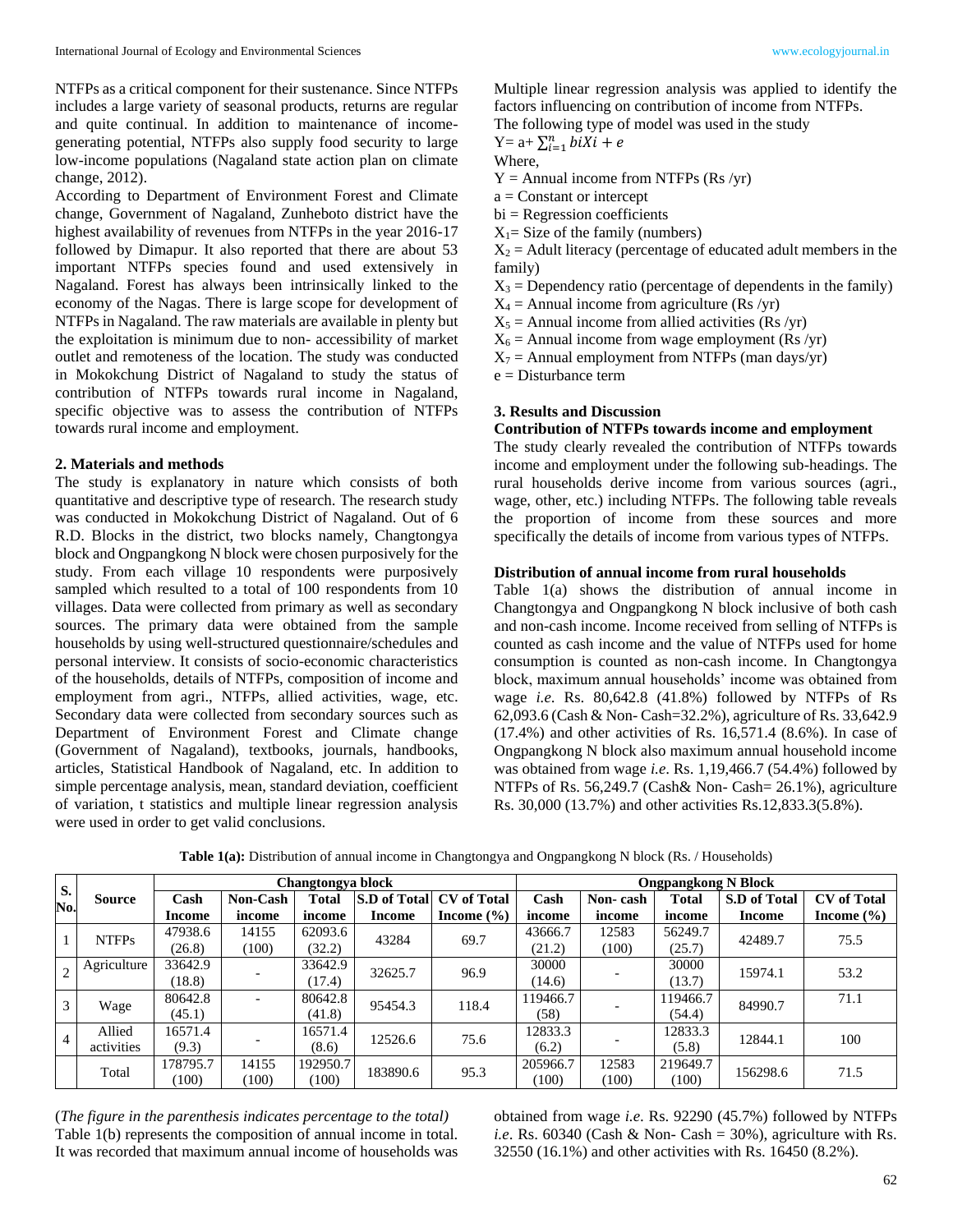earnings shared highest contribution to annual total income followed by NTFPs Collection in Western Ghats of Karnataka.

|  |  |  |  | Table 1(b): Composition of annual income in total (Rs/Household) |  |
|--|--|--|--|------------------------------------------------------------------|--|
|--|--|--|--|------------------------------------------------------------------|--|

| <b>S. No.</b> |                   |              | <b>Total</b>    |                     |                           |                        |  |  |  |  |  |  |
|---------------|-------------------|--------------|-----------------|---------------------|---------------------------|------------------------|--|--|--|--|--|--|
|               | Source            | Cash income  | Non-cash income | <b>Total income</b> | <b>SD</b> of Total Income | CV of Total Income (%) |  |  |  |  |  |  |
|               | <b>NTFPs</b>      | 46657 (24.9) | 13683 (100)     | 60340(30)           | 42917                     | 71.1                   |  |  |  |  |  |  |
| ◠<br>∠        | Agriculture       | 32550 (17.4) |                 | 32550(16.1)         | 28625.9                   | 87.9                   |  |  |  |  |  |  |
|               | Wage Employment   | 92290 (49.4) |                 | 92290 (45.7)        | 93734.45                  | 101.6                  |  |  |  |  |  |  |
|               | Allied activities | 15450 (8.3)  |                 | 16450(8.2)          | 12674.94                  | 77.1                   |  |  |  |  |  |  |
|               | Total             | 186947 (100) | 13683 (100)     | 201630 (100)        | 177952.3                  | 88.3                   |  |  |  |  |  |  |

(*The figure in the parenthesis indicates percentage to the total*)

\*S. D- Standard Deviation, \*C. V- Coefficient of Variation

#### **Pattern of income by types of NTFPs collected by sample respondents**

Table 2 represents the pattern of income from various types of NTFPs collected by rural household. It shows that in Changtongya Block, maximum average annual income was contributed from others category of NTFPs (Broom grass, fish, wild meat, etc.) comprising of Rs. 26,845.7 (43.3%) followed by wild vegetables of Rs. 17130 (27.6%), fuel wood of Rs. 8457.14 (13.6%), wild fruits of Rs. 6577.57 (10.6%) and medicinal plants of Rs. 3082.86 (4.9%). Under cash income, maximum contribution were from others category of NTFPs *viz*. broom grass, fish, wild meat, etc., of Rs. 23172.86 (48.4%) followed by wild vegetables of Rs. 15238.57 (31.8%), wild fruits of Rs.5525.7 (11.5%), medicinal plants of Rs. 2572.86 (5.4%) and fire wood of Rs. 1428.57 (2.9%). Under non-cash income maximum contribution was from fuel wood of Rs. 7028.57 (49.7%). Similarly, in Ongpangkong N Block, maximum income were contributed from others category of NTFPs *viz*. broom grass, fish, wild meat, etc., of Rs. 26546.67 (47.2%) followed by wild vegetables of Rs.16331.67 (29.0%), fuel wood of Rs. 6686.67 (11.9%), wild fruits of Rs. 5939.8 (9.8%) and medicinal plants of 2828 (4.7%). Under cash income also maximum contribution was from others category of NTFPs *viz*. broom grass, wild meat, fish, etc., of Rs.22, 666.67 (51.9%) followed by wild vegetables of Rs. 14833.33 (33.9%), wild Fruits of Rs. 3833.33 (8.8%) medicinal plants of Rs. 2401 (5.5%) and fuel wood of Rs. 1100 (2.4%). Under non- cash income maximum contribution was from fuel wood Rs. 6353.33 (50.5%).

In totality, maximum average annual income came from others category of NTFPs *viz*. broom grass, wild meat, fish, etc., of Rs. 26756 (44.4%) followed by wild vegetables of Rs. 16890.5 (27.9%) and fuel wood of Rs. 7926 (13.2%). Under cash income, maximum average annual income come from others category of NTFPs of Rs. 23021 (49.3%) followed by wild vegetables, wild fruits of Rs. 15117 (32.2%) and medicinal of Rs .5018 (10.6%) respectively. Under non- cash income maximum contribution were from Fuel wood of Rs. 6826 (49.9%).

| S.             |                          |                    | <b>Changtongya Block</b>     |                             |                                      | <b>Ongpangkong N Block</b>  |                            | <b>Total</b> |               |               |  |
|----------------|--------------------------|--------------------|------------------------------|-----------------------------|--------------------------------------|-----------------------------|----------------------------|--------------|---------------|---------------|--|
| No.            | Types of<br><b>NTFPs</b> | <b>Cash income</b> | Non-cash                     | <b>Total</b>                | Cash<br>Non-cash<br>Income<br>Income |                             | <b>Total</b>               | Cash         | Non-cash      | <b>Total</b>  |  |
|                |                          |                    | Income                       | <b>Income</b>               |                                      |                             | Income                     | income       | Income        | <b>Income</b> |  |
|                | Wild Fruits              | 5525.71            | 1051.8 (7.4)                 | 6577.57                     | 3833.33 (8.8)                        | 618.33(4.9)                 | 4451.67 (7.9) 5018 (10.6)  |              | 921.8(6.7)    | 5939.8 (9.8)  |  |
|                |                          | (11.5)             |                              | (10.6)                      |                                      |                             |                            |              |               |               |  |
|                | Wild                     | 15238.57           |                              | 1891.43 (13.4) 17130 (27.6) |                                      | 1498.33 (11.9)              | 16331.67                   | 15117        | 1773.5(12.9)  | 16890.5       |  |
|                | Vegetables               | (31.8)             |                              |                             | (33.9)                               |                             | (29.0)                     | (32.2)       |               | (27.9)        |  |
|                | Medicinal                | 2572.86 (5.4)      | 510(3.6)                     | 3082.86 (4.9)               | 2000(4.6)                            | 233.33(1.9)                 | [2233.33 (4.0) 2401 (5.5)] |              | 427(3.2)      | 2828 (4.7)    |  |
| $\overline{4}$ | Fuel wood                |                    | 1428.57 (2.9) 7028.57 (49.7) | 8457.14                     |                                      | 333.33 (0.8) 6353.33 (50.5) | 6686.67                    | 1100(2.4)    | 6826 (49.9)   |               |  |
|                |                          |                    |                              | (13.6)                      |                                      |                             | (11.9)                     |              |               | 7926 (13.2)   |  |
|                | Others                   | 23172.86           | 3672.86 (25.9)               | 26845.71                    | 22666.67                             | 3880 (30.8)                 | 26546.67                   | 23021        |               | 26756         |  |
|                |                          | (48.4)             |                              | (43.3)                      | (51.9)                               |                             | (47.2)                     | (49.3)       | 3735 (27.3)   | (44.4)        |  |
|                | Total                    | 47938.57           | 14154.71 (100)               | 62093.29                    | 43666.67                             | 12583.33 (100) 56250 (100)  |                            | 46657        | 13683.3 (100) | 60340.3       |  |
|                |                          | (100)              |                              | (100)                       | (100)                                |                             |                            | (100)        |               | (100)         |  |

Table 2: Pattern of income by types of NTFPs collected by sample respondents (Rs/annum/households)

It can be concluded that among the types of NTFPs the highest average annual income came from others category of NTFPs *viz*. broom grass, wild meat, fish, etc., followed by wild vegetables and in case of non-cash income highest income came from fuel wood as fuel wood is extensively used in rural areas of Nagaland for cooking purpose.

**Composition of annual employment of rural households**

Table 3 represents composition of annual employment of Sample households. In Changtongya block among the respondents, it shows wage earners with 131-man days per year (31.8%) in employment ranked the first, followed by NTFPs with 120-man days (29.2%), agriculture with 92-man days (22.5%) and allied activities with 68-man days (16.5%). Similarly, in Ongpangkong N block, it shows wage earners with 144-man days (38.1%) ranked the first followed by NTFPs collection with 111-man days (29.4%), agriculture farmers with 84-man days (22.4%) and allied activities with 38-man days (10%). In totality, it shows wage earners with 135-man days per year (33.5%) being the first, followed by NTFPs collection with 117-man days (29.1%),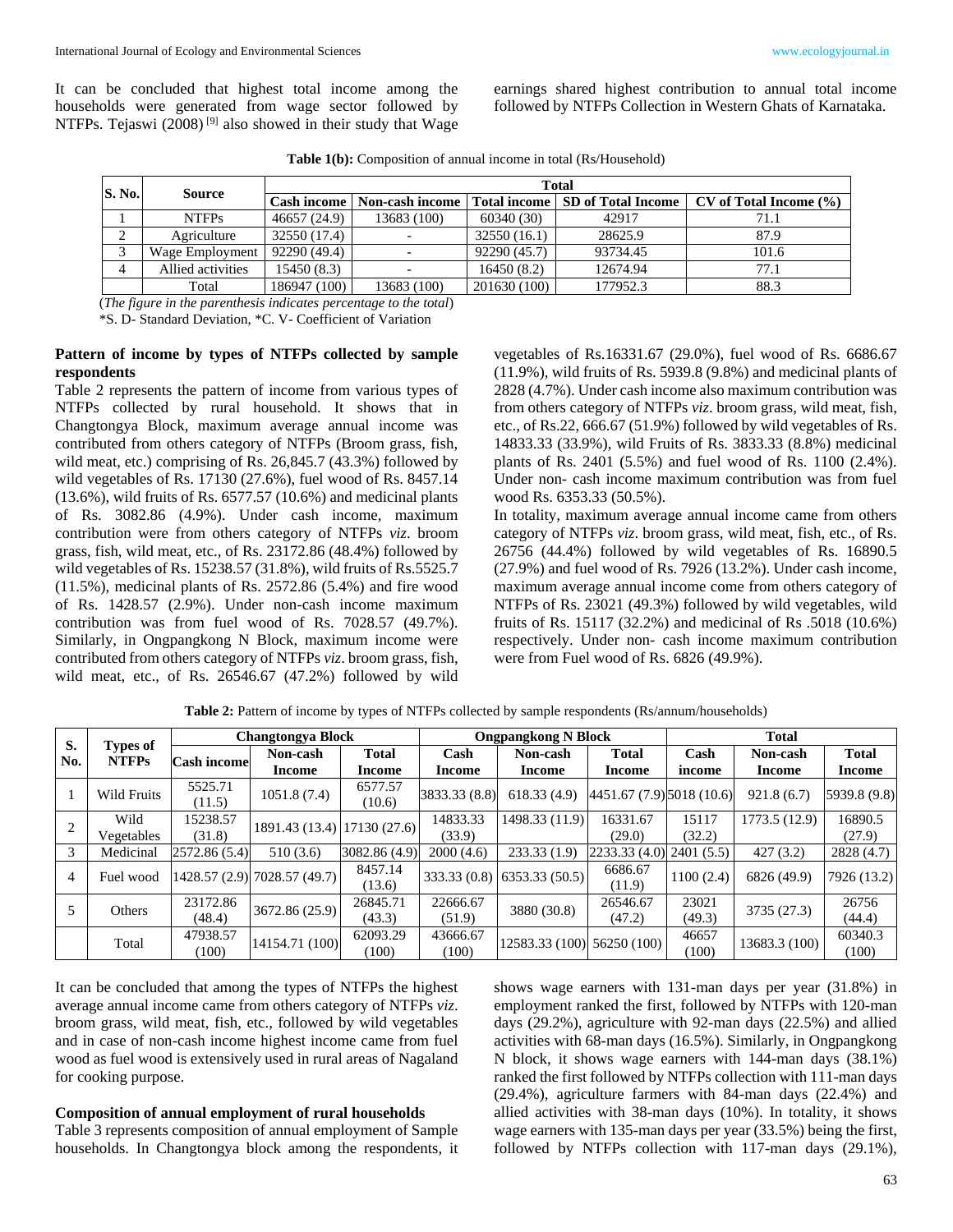agriculture with 90-man days (22.5%) and allied activities with 59-man days (14.9%).

It can be concluded that although wage earners generated the highest employment among the households, yet NTFPs created a significant number of man days in the study area. Tejaswi (2008)

[9] also revealed in their study that most employment was generated by the wage sector (55%) followed by NTFPs collection (26%) and other sectors (19%). Kumar (2015) <sup>[6]</sup> also resulted that most employment (42.51%) was generated by the wage sector followed by NTFPs collection (31.67%).

| Table 3: Composition of annual employment of sample households (Man days/household/year) |  |  |  |  |
|------------------------------------------------------------------------------------------|--|--|--|--|
|------------------------------------------------------------------------------------------|--|--|--|--|

| S. No.         | <b>Source</b>            | <b>Changtongya Block</b> |           |        | <b>Ongpangkong N Block</b> |           |       |             | <b>Total</b> |        |
|----------------|--------------------------|--------------------------|-----------|--------|----------------------------|-----------|-------|-------------|--------------|--------|
|                |                          | Mean                     | <b>SD</b> | $CV\%$ | Mean                       | <b>SD</b> | CV%   | Mean        | <b>SD</b>    | $CV\%$ |
|                | <b>NTFPs</b>             | 120.2 (29.2)             | 55.2      | 45.9   | 111 (29.4)                 | 80.3      | 73.3  | 117.4 (29.1 | 63.5         | 54.1   |
| 2              | Agriculture              | 92.9(22.5)               | 72.5      | 78.1   | 84.6 (22.4)                | 49        | 59.1  | 90.5(22.5)  | 66.3         | 73.3   |
|                | Wage                     | 131.3 (31.8)             | 14.5      | 87.2   | 144.3 (38.1)               | 76.8      | 53.2  | 135.2(33.5) | 104.4        | 77.2   |
| $\overline{4}$ | <b>Allied Activities</b> | 68 (16.5)                | 51        | 75     | 38.3 (10.1)                | 41.8      | 109.1 | 59 (14.9)   | 49.9         | 83.3   |
|                | Total                    | 412.4 (100)              | 293.2     | 71.1   | (100)<br>378.2 (           | 248.9     | 65.8  | 403 (100)   | 284.2        | 70.5   |

#### **Gender wise collection of NTFPs by rural households**

Table 4 shows the details in respect to time spent in collection of NTFPs by different members of the sample households. In Changtongya block among the sample households, men spent maximum average time in collection of others category (39.37%) *viz*. wild meat, fish, broom grass etc., for 32 days, followed by wild vegetables (28.55%) for 23 days, fuel wood (16.85%) for 14 days, wild fruits (10.85%) for 9 days and medicinal plants (4.38%) for 4 days while women spent most of the time in collection of wild vegetables (32.87%) for 13 days, others category (32.61%) *viz*. broom grass, etc., for 13 days, wild fruits (15.9%) for 6 days, fuel wood (12.68%) for 5 days and medicinal plants (5.85%) for 2 days. The total average days spent by men for collection of NTFPs were 82 days and women 39 days. While in Ongpangkong N block, men spent maximum average time in collection of wild vegetables (33.5%) for 25 days, followed by others category (28.88%) *viz*. wild meat, fish, broom grass etc., for 22 days, wild fruits (18.29%) for 14 days, fuel wood (13.18%) for 10 days and medicinal plants (6.15%) for 5 days while women spent most of the time in collection of wild vegetables (41.97%) for 14 days, fuel wood (23.63%) for 8 days, others category (19.48%) *viz*. broom grass, etc., for 6 days, wild fruits (13.37%) for 4 days, and medicinal plants (1.55%) for 1 day. The total average days spent by men for collection of NTFPs were 76 days and women 32 days. In totality, men spent maximum average time in collection of others (36.52%) *viz*. wild meat, fish, broom grass etc., for 29 days, followed by wild vegetables (29.95%) for 24 days, fuel wood (15.73%) for 14 days, wild fruits (12.97%) for 10 days, and medicinal plants (4.83%) for 4 days while women spent most of the time in collection of wild vegetables (35.06%) for 13 days, others (29.55%) *viz*. broom grass, etc., for 11 days, fuel wood (15.47%) for 6 days, wild fruits (15.22%) for 6 days, and medicinal plants (4.7%) for 2 days. The total average days spent by men for collection of NTFPs were 80 days against 37 days only by women, for collection of NTFPs in a year.

|   | Sl no. Types of NTFPs                                                                                                                         | <b>Changtongya Block</b> |                                                              |           |            | <b>Ongpangkong N Block</b> |                                                                                                                                                                        | <b>Total</b> |                                      |              |  |
|---|-----------------------------------------------------------------------------------------------------------------------------------------------|--------------------------|--------------------------------------------------------------|-----------|------------|----------------------------|------------------------------------------------------------------------------------------------------------------------------------------------------------------------|--------------|--------------------------------------|--------------|--|
|   |                                                                                                                                               | <b>Male</b>              | Female                                                       | Total     | Male       | Female                     | <b>Total</b>                                                                                                                                                           | <b>Male</b>  | Female                               | <b>Total</b> |  |
|   | Wild Fruits                                                                                                                                   |                          |                                                              |           |            |                            | 8.87 (10.85) 6.21 (15.99) 15.09 (12.51) 13.87 (18.29) 4.3 (13.37) 18.17 (16.82) 10.37 (12.97) 5.64 (15.22) 16.01 (13.68)                                               |              |                                      |              |  |
|   | Wild Vegetables 23.32 (28.55) 12.77 (32.87)  36.1 (29.94)  25.4 (33.5)  13.5 (41.97)  38.9 (36.01) 23.95 (29.95) 12.99 (35.06)  36.94 (31.57) |                          |                                                              |           |            |                            |                                                                                                                                                                        |              |                                      |              |  |
|   | Medicinal Plants 3.51 (4.38)                                                                                                                  |                          | 2.27(5.85)                                                   | 5.79(4.8) | 4.67(6.15) | 0.5(1.55)                  | 5.17(4.78)                                                                                                                                                             | 3.86(4.83)   | 1.74(4.7)                            | 5.6(4.79)    |  |
| 4 | Fuel wood                                                                                                                                     |                          |                                                              |           |            |                            | $\left[13.68(16.85)\right]4.93(12.68)\left[18.61(15.44)\right]10(13.18)\left[7.6(23.63)\right]17.6(16.3)\left[12.58(15.73)\right]5.73(15.47)\left[18.31(15.65)\right]$ |              |                                      |              |  |
|   | Others                                                                                                                                        |                          |                                                              |           |            |                            | 32.33 (39.37) 12.67 (32.61) 45 (37.31) 21.9 (28.88) 6.27 (19.48) 28.17 (26.09) 29.2 (36.52) 10.95 (29.55) 40.15 (34.31)                                                |              |                                      |              |  |
|   | Total                                                                                                                                         |                          | 81.73 (100) 38.86 (100) 120.59 (100) 75.83 (100) 32.17 (100) |           |            |                            | 108(100)                                                                                                                                                               |              | 79.96 (100) 37.05 (100) 117.01 (100) |              |  |

**Table 4:** Gender wise collection of NTFPs by rural households (Mandays/ household/ year)

It can be concluded that in Changtongya Block, men spent more time (82 days) in collection of NTFPs as compared to women (39 days) as well as in Ongpangkong N block men spent more time (76 days) in collection of NTFPs as compared to women (32 days). In totality, men spent more time (80 days) in collection of NTFPs as compared to women 37 days. Among the types of NTFPs maximum time (34.31%) spent in collection by the sample households as a whole was in others category (Broom grass, wild meat, fish, etc.) 40 days (34.31%) followed by wild vegetables 37 days (31.57%) and fuel wood (15.65%) for 18 days.

#### **Factors influencing collection of NTFPs income/employment** A trial had been made to identify the factors that are associated

For increase/decrease in NTFPs income by the respondent households. Accordingly, a multiple linear regression analysis was carried out keeping NTFPs income as dependent variable. The following table 5 shows the result of the regression analysis. The estimated values of regression coefficients for variables *viz*. size of the family, adult literacy, dependency ratio, income from agril., income from allied, income from wage and employment from NTFPs collection were -3061.21, 4.43, 320.19, -0.17, -0.04, -0.05 and 559.70 respectively and the constant value was 5743.63 for Changtongya block. Whereas for Ongpangkong N block, regression coefficients for respective variables were 2463.08, 385.83, -25.31, 0.07, -0.25, -0.06 and 500.2 respectively and the constant value was  $34186.13$ . The  $\mathbb{R}^2$  values in both the blocks were 0.88 respectively. And in case of total as a whole, the